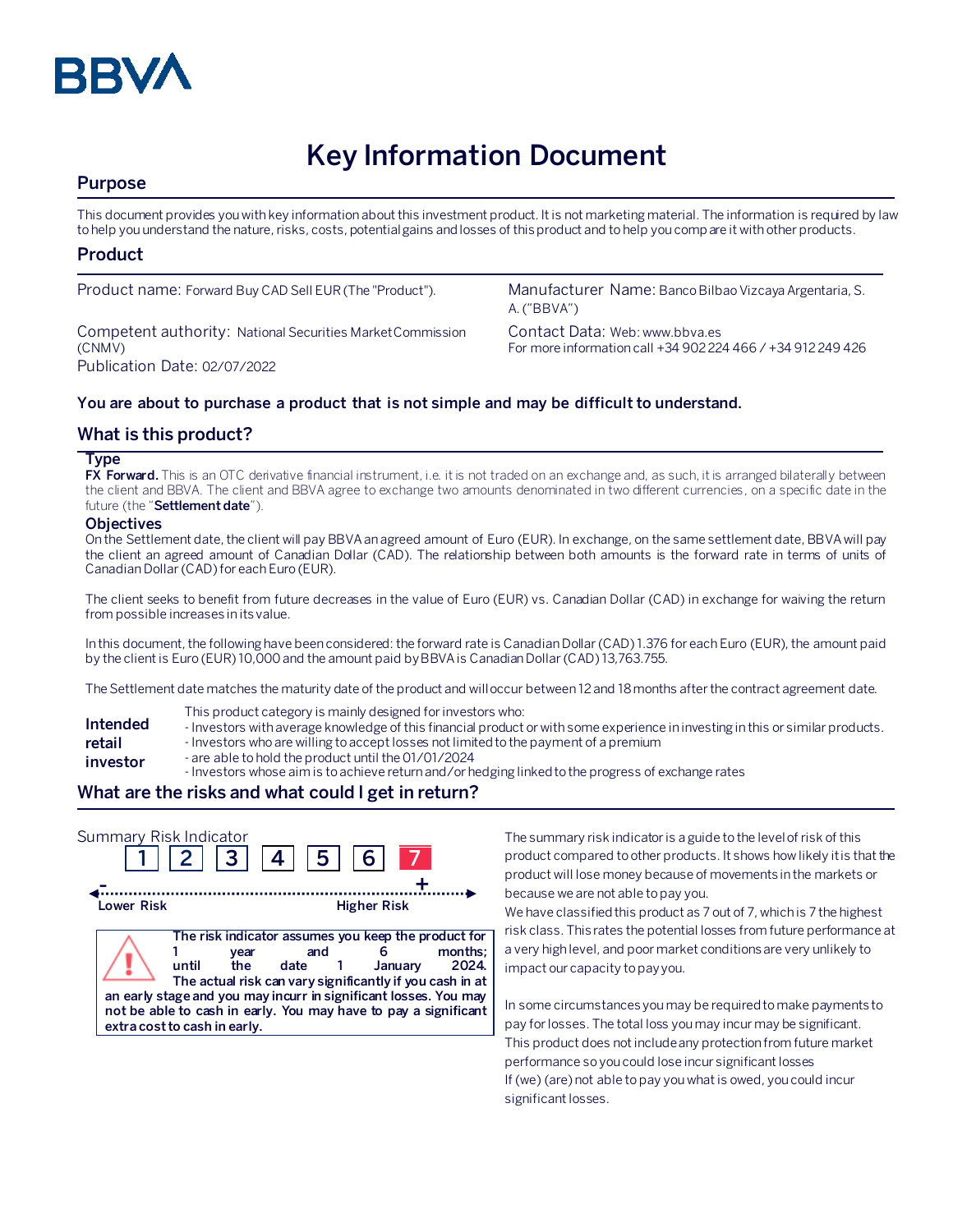### Performance Scenarios

Market developments in the future cannot be accurately predicted. The scenarios shown are only an indication of some of the p ossible outcomes based on recent returns. Actual returns could be lower.

| Nominal Amount EUR 10,000 |                                            |                |                                       |
|---------------------------|--------------------------------------------|----------------|---------------------------------------|
| <b>Scenarios</b>          |                                            | 1 year         | 1 year and 6 months final<br>maturity |
| Stress scenario           | What you might get back or pay after costs | EUR-2,310      | EUR-1.254                             |
|                           | Loss over nominal amount each year         | $-23.10\%$     | $-8.52\%$                             |
| Unfavourable<br>scenario  | What you might get back or pay after costs | <b>EUR-243</b> | <b>EUR-525</b>                        |
|                           | Loss over nominal amount each year         | $-2.43%$       | $-3.53\%$                             |
| Moderate<br>scenario      | What you might get back or pay after costs | <b>EUR331</b>  | <b>EUR558</b>                         |
|                           | Loss over nominal amount each year         | 3.31%          | 3.68%                                 |
| Favourable<br>scenario    | What you might get back or pay after costs | <b>EUR929</b>  | EUR1.739                              |
|                           | Loss over nominal amount each year         | 9.29%          | 11.25%                                |

This table shows the money you could get back or pay over the next 1 year and 6 months, under different scenarios, assuming a Nominal Value of EUR 10,000.The scenarios shown illustrate how your Nominal Amount could perform. You can compare them with the scenarios of other products.The scenarios presented are an estimate of future performance based on evidence from the past on how the value of this investment Nominal Amount varies, and are not an exact indicator. What you get will vary depending on how the market performs and how long you keep the Nominal Amount/product.

The stress scenario shows what you might get back or pay in extreme market circumstances, and it does not take into account the situation where we are not able to pay you. The figures shown include all the costs of the product itself, and includes the costs of your advisor or distributor. The figures do not take into account your personal tax situation, which may also affect how much you get back.

# **What happens if BBVA is unable to pay out?**

The customer would suffer a financial loss. In addition, this product is not covered by the Deposit Guarantee Fund for Financial Institutions or any other guarantee system or guarantor.

In the event of the resolution of BBVA (the process that would apply if BBVA were unviable or if it were foreseeable that it would become unviable in the near future and for reasons of public interest and financial stability it is necessary to avoid it going bankrupt), this product could be converted into shares or the payment obligations undertaken by BBVA to the customer could be reduced and the customer could therefore suffer losses.

#### **What are the costs?**

The Reduction in Yield (RIY) shows what impact the total costs you pay will have on the performance of the product. The total costs take into account one-off, ongoing and incidental costs

The amounts shown here are the cumulative costs of the product itself, for three different holding periods. They include potential early exit penalties. The figures assume a Nominal Value of 10,000 EUR. he figures are estimates and may change in the future.

#### **Costs Over Time**

| Nominal Amount EUR 10,000       |                          |                                                                                       |
|---------------------------------|--------------------------|---------------------------------------------------------------------------------------|
| Scenarios                       | If you exit after 1 year | If you cash in at the end of the<br>recommended holding period 1 year<br>and 6 months |
| Total costs                     | EUR 83.70                | EUR <sub>42.61</sub>                                                                  |
| Impact on return (RIY) per year | 0.84%                    | 0.28%                                                                                 |

# Composition of costs

The table below shows:

- the impact each year of the different types of costs on the performance of the product at the end of the recommended holding period;
- the meaning of the different cost categories.

| This table shows the impact on return per year |                                |          |                                                                                                                                                                                   |
|------------------------------------------------|--------------------------------|----------|-----------------------------------------------------------------------------------------------------------------------------------------------------------------------------------|
| One-off<br>costs                               | Entry costs                    | 0.28%    | The impact of the costs you pay when entering your investment. The impact of the costs already<br>included in the price. This includes the costs of distribution of your product. |
|                                                | Exit costs                     | 0.00%    | The impact of the costs of exiting your investment when it matures                                                                                                                |
| Ongoing<br>costs                               | Portfolio<br>transaction costs | $0.00\%$ | The impact of the costs of us buying and selling underlying investments for the product.                                                                                          |